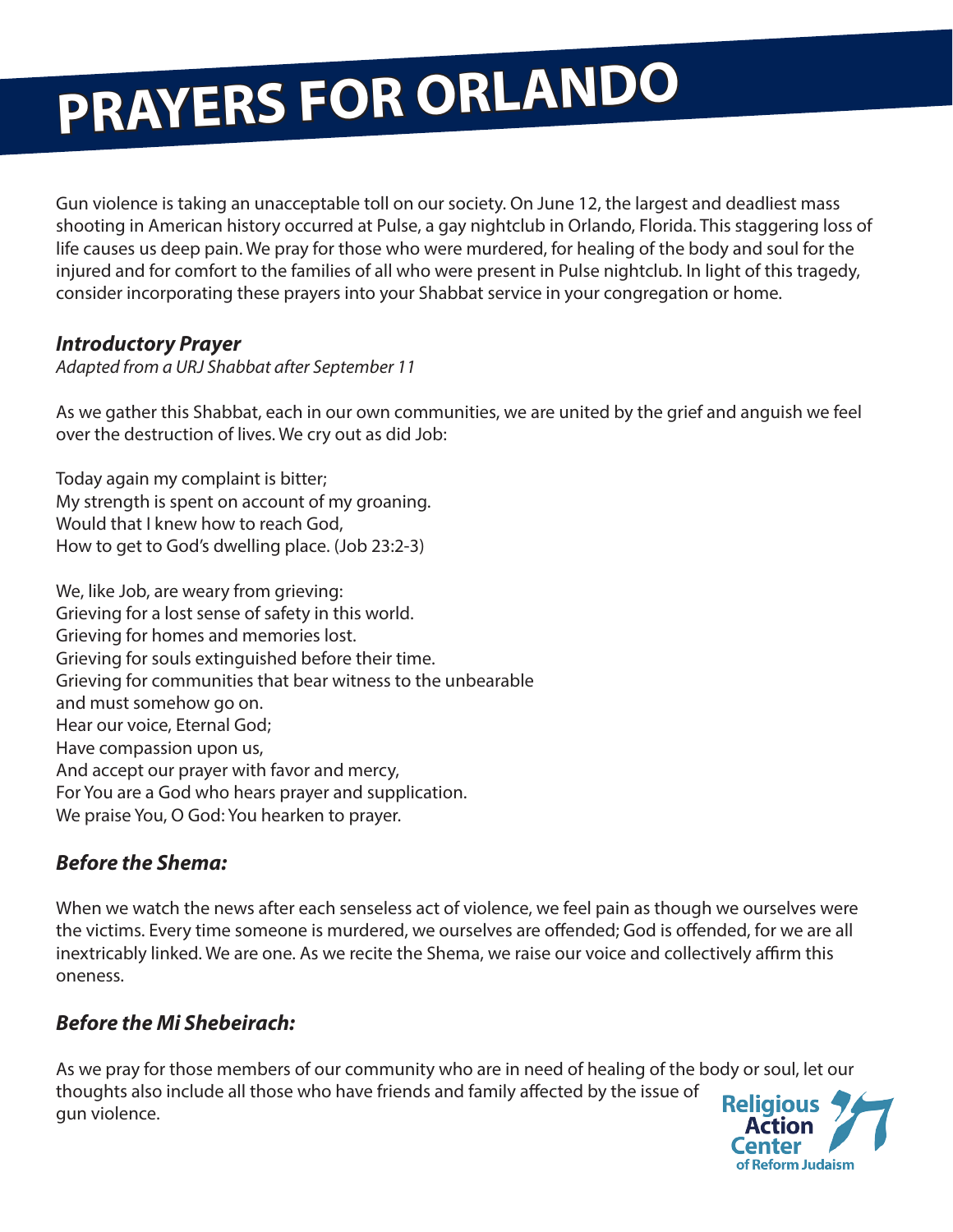## *Before the Mourner's Kaddish:*

As we read the Mourner's Kaddish, let us remember to include in our prayers all of those who have been killed by senseless gun violence. Let us remember the parents who will not see their children grow up; let us remember the children who will never grow up; Let us remember the brothers and sisters for whom an empty seat reminds us of their absence, the friend who no longer calls; and let us remember those for whom there is no one left to say Kaddish. We are taught never to grieve alone for we are made stronger by the bonds of our community. It is our charge to share in the grief of those around us so that none of us must suffer with loss in solitude.

## *A Prayer for Preventing Gun Violence*

*Courtesy of Temple Micah, Washington, D.C.*

And seek the peace of the city whither I have caused you to be carried, and pray for it; for in her peace shall you have peace. (Jeremiah 29:7) וְ דרְ ׁשּו אֶ ת-שְ לום הָ עִ יר, אֲ שֶ ר הִ גְ לֵ יתִ י אֶ תְ כֶ ם שָ ּמה, וְ הִ תְ ּפלְ לו בַ עֲ דּה, אֶ ל-יְהוָ ה ּכּי בִשְׁלומָה, יִהְיֶה לָכֶם שָׁלום

#### *Guardian of life, liberty, and the promise of peace, may our nation always merit Your protection.*

We recognize that gun freedoms in our nation have resulted in too many losing the freedom to full lives We know that peace anywhere might be shattered in a moment,

but we know, too, that many in this nation rarely experience the safety some of us take for granted

#### *Help us to recall, as the prophet Jeremiah taught, that we must "seek the peace of the city," recognizing how our own peace is tied up in that of the city where we find ourselves.*

The words of Isaiah remind us to share our bread, clothe the naked, unlock the fetters of wickedness in this community and in our nation. (Isaiah 58:6-10)

In this prayer we focus on one common affliction of the soul

Among us are those for whom gun violence is a policy issue *Grant our advocates light and wisdom, and help us all to support their efforts*

Among us are those for whom gun violence is a real and present, if occasional, danger *Grant the fearful Your sheltering presence, and help us all to understand and address this burden*

Among us are healers and others who deal directly with the aftermath of gun violence *Grant the responders strength in turmoil, and help us all to support their work*

Among us are those who mourn victims of gun violence *Grant the mourners comfort, and help us all to better support them in their grief and cries for justice*

Among us are those who have experienced gun violence *Grant the shattered healing, and help us all to recognize this trauma and its cost*

Keep us ever aware of the wonder of humanity and of threats to the sanctity of human life

Teach us to recognize the affect of gun violence on so many of our nation's children *May we never be lazy in the work of peace or complacent in our relative safety*